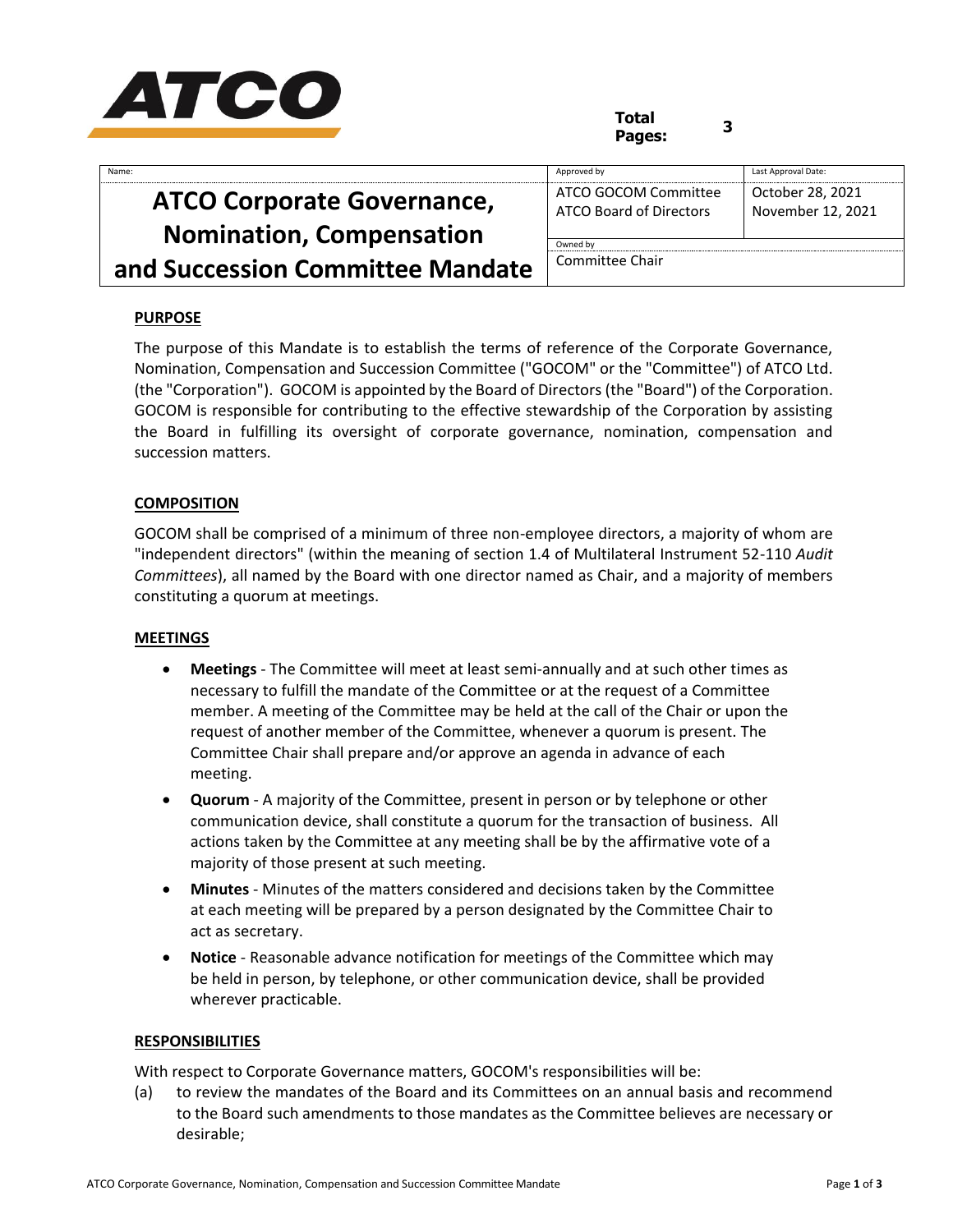

- (b) to monitor requests from directors or Committees of the Board for the engagement of special advisors from time to time;
- (c) to prepare and recommend to the Board annually the disclosure of corporate governance practices required to be included in the Corporation's public disclosure pursuant to National Instrument 58-101 *Disclosure of Corporate Governance Practices*;
- (d) to assess the effectiveness of the Board as a whole, the Committees of the Board and the contribution of individual directors, including to solicit and receive comments from individual directors as to the foregoing matters and to report annually, or from time to time as appropriate, to the Board on such matters; and
- (e) to review how the Mandates of other Committees of the Board are being discharged and complied with.

With respect to nomination, compensation and succession matters, the Committee's responsibilities will be to:

- (a) annually review and determine executive compensation packages for the senior executive officers of the Corporation and its wholly-owned subsidiaries (collectively with the Corporation, hereinafter referred to as "ATCO"), including short, mid and long term incentives, pension and benefits, perquisites and other compensation;
- (b) consider the implications of the risks associated with the Corporation's compensation policies and practices and oversee risk management in the context of the Corporation's compensation programs;
- (c) make determinations regarding the administration, interpretation and operation of the Corporation's incentive plans, subject to the provisions of such plans and the rules of any applicable stock exchange;
- (d) make recommendations to the Board with respect to potential successors to the Chief Executive Officer and other senior executive officer positions within ATCO;
- (e) review and recommend directors' compensation from time to time, as appropriate;
- (f) periodically review ATCO's executive benefit plans to ensure the appropriateness thereof;
- (g) prepare and review, as required, public or regulatory disclosure respecting compensation and the basis on which performance is measured;
- (h) review the status of each director and new nominee to determine whether he or she is independent for the purposes of applicable securities laws, and provide recommendation to the Board regarding such status;
- (i) review the size and composition of the Board from time to time and to consider persons as nominees for directors for the approval of the Board and election by the shareholders from time to time;
- (j) where appropriate, review and assist, in management succession planning and professional development planning for the senior executive officers of ATCO; and
- (k) ensure that an orientation program is available for new directors and continuing education opportunities are available for all directors.